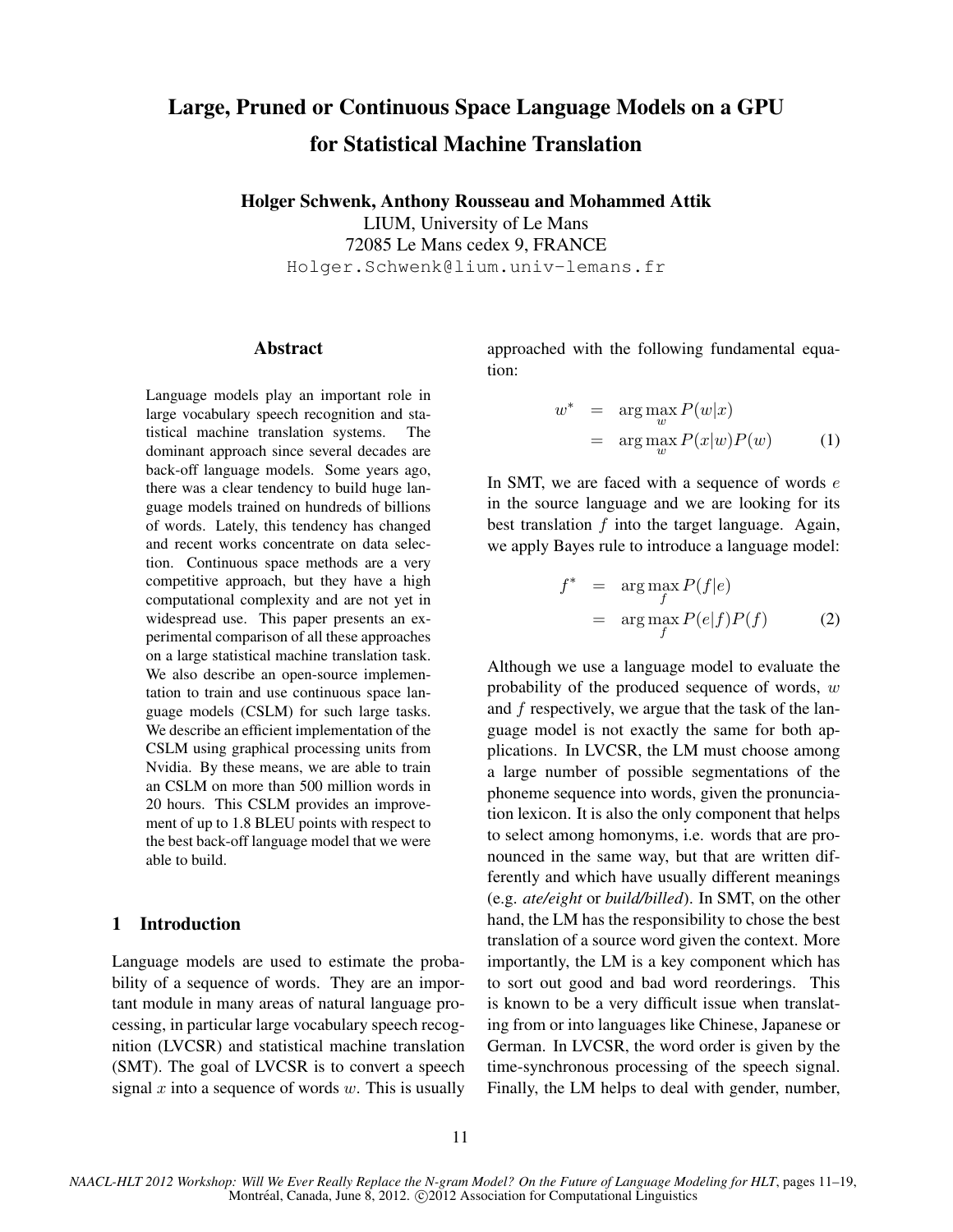etc accordance of morphologically rich languages, when used in an LVCSR as well as an SMT system. Overall, one can say that the semantic level seems to be more important for language modeling in SMT than LVCSR. In both applications, so called back-off n-gram language models are the de facto standard since several decades. They were first introduced in the eighties, followed by intensive research on smoothing methods. An extensive comparison can be found in (Chen and Goodman, 1999). Modified-Kneser Ney smoothing seems to be the best performing method and it is this approach that is almost exclusively used today.

Some years ago, there was a clear tendency in SMT to use huge LMs trained on hundreds on billions  $(10<sup>1</sup>1)$  of words (Brants et al., 2007). The authors report continuous improvement of the translation quality with increasing size of the LM training data, but these models require a large cluster to train and to perform inference using distributed storage. Therefore, several approaches were proposed to limit the storage size of large LMs, for instance (Federico and Cettolo, 2007; Talbot and Osborne, 2007; Heafield, 2011).

## 1.1 Continuous space language models

The main drawback of back-off  $n$ -gram language models is the fact that the probabilities are estimated in a discrete space. This prevents any kind of interpolation in order to estimate the LM probability of an  $n$ -gram which was not observed in the training data. In order to attack this problem, it was proposed to project the words into a continuous space and to perform the estimation task in this space. The projection as well as the estimation can be jointly performed by a multi-layer neural network (Bengio and Ducharme, 2001; Bengio et al., 2003). The basic architecture of this approach is shown in figure 1.

A standard fully-connected multi-layer perceptron is used. The inputs to the neural network are the indices of the  $n-1$  previous words in the vocabulary  $h_i=w_{i-n+1}$ ,  $\dots, w_{j-2}, w_{j-1}$  and the outputs are the posterior probabilities of *all* words of the vocabulary:

$$
P(w_j = i | h_j) \qquad \forall i \in [1, N] \tag{3}
$$

where  $N$  is the size of the vocabulary. The input uses the so-called 1-of-n coding, i.e., the ith word of



Figure 1: Architecture of the continuous space LM.  $h_j$ denotes the context  $w_{j-n+1}, \ldots, w_{j-1}$ . P is the size of one projection and  $H, N$  is the size of the hidden and output layer respectively. When short-lists are used the size of the output layer is much smaller then the size of the vocabulary.

the vocabulary is coded by setting the ith element of the vector to 1 and all the other elements to 0. The *i*th line of the  $N \times P$  dimensional projection matrix corresponds to the continuous representation of the *i*th word. Let us denote  $c_l$  these projections,  $d_j$  the hidden layer activities,  $o_i$  the outputs,  $p_i$  their softmax normalization, and  $m_{jl}$ ,  $b_j$ ,  $v_{ij}$  and  $k_i$  the hidden and output layer weights and the corresponding biases. Using these notations, the neural network performs the following operations:

$$
d_j = \tanh\left(\sum_l m_{jl} c_l + b_j\right) \tag{4}
$$

$$
o_i = \sum_j v_{ij} d_j + k_i \tag{5}
$$

$$
p_i = e^{o_i} / \sum_{r=1}^{N} e^{o_r}
$$
 (6)

The value of the output neuron  $p_i$  is used as the probability  $P(w_i = i|h_i)$ . Training is performed with the standard back-propagation algorithm minimizing the following error function:

$$
E = \sum_{i=1}^{N} t_i \log p_i + \beta \left( \sum_{jl} m_{jl}^2 + \sum_{ij} v_{ij}^2 \right) \quad (7)
$$

where  $t_i$  denotes the desired output, i.e., the proba-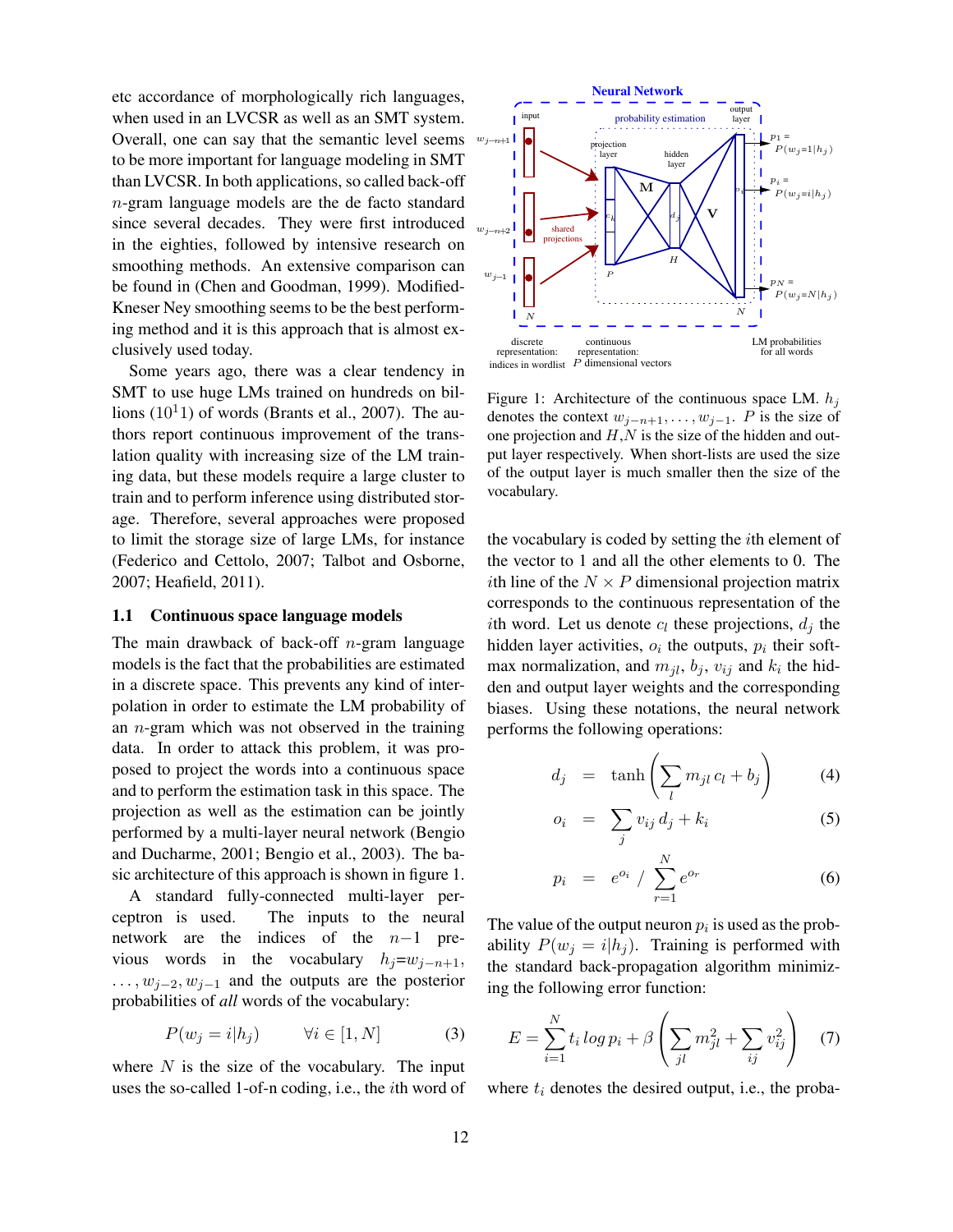bility should be 1.0 for the next word in the training sentence and 0.0 for all the other ones. The first part of this equation is the cross-entropy between the output and the target probability distributions, and the second part is a regularization term that aims to prevent the neural network from overfitting the training data (weight decay). The parameter  $\beta$  has to be determined experimentally.

The CSLM has a much higher complexity than a back-off LM, in particular because of the high dimension of the output layer. Therefore, it was proposed to limit the size of the output layer to the most frequent words, the other ones being predicted by a standard back-off LM (Schwenk, 2004). All the words are still considered at the input layer.

It is important to note that the CSLM is still an  $n$ -gram approach, but the notion of backing-off to shorter contexts does not exist any more. The model can provide probability estimates for any possible n-gram. It also has the advantage that the complexity only slightly increases for longer context windows, while it is generally considered to be unfeasible to train back-off LMs on billions of words for orders larger than 5.

The CSLM was very successfully applied to large vocabulary speech recognition. It is usually used to rescore lattices and improvements of the word error rate of about one point were consistently observed for many languages and domains, for instance (Schwenk and Gauvain, 2002; Schwenk, 2007; Park et al., 2010; Liu et al., 2011; Lamel et al., 2011). More recently, the CSLM was also successfully applied to statistical machine translation (Schwenk et al., 2006; Schwenk and Estève, 2008; Schwenk, 2010; Le et al., 2010)

During the last years, several extensions were proposed in the literature, for instance:

- Mikolov and his colleagues are working on the use of recurrent neural networks instead of multi-layer feed-forward architecture (Mikolov et al., 2010; Mikolov et al., 2011).
- A simplified calculation of the short-list probability mass and the addition of an adaptation layer (Park et al., 2010; Liu et al., 2011)
- the so-called SOUL architecture which allows to cover all the words at the output layer instead

of using a short-list (Le et al., 2011a; Le et al., 2011b), based on work by (Morin and Bengio, 2005; Mnih and Hinton, 2008).

• alternative sampling in large corpora (Xu et al., 2011)

Despite significant and consistent gains in LVCSR and SMT, CSLMs are not yet in widespread use. Possible reasons for this could be the large computational complexity which requires flexible and carefully tuned software so that the models can be build and used in an efficient manner.

In this paper we provide a detailed comparison of the current most promising language modeling techniques for SMT: huge back-off LMs that integrate all available data, LMs trained on data selected with respect to its relevance to the task by a recently proposed method (Moore and Lewis, 2010), and a new very efficient implementation of the CSLM which integrates data selection.

# 2 Continuous space LM toolkit

Free software to train and use CSLM was proposed in (Schwenk, 2010). The first version of this toolkit provided no support for short lists or other means to train CSLMs with large output vocabularies. Therefore, it was not possible to use it for LVCSR and large SMT tasks. We extended our tool with full support for short lists during training and inference. Short lists are implemented as proposed in (Park et al., 2010), i.e. we add one extra output neuron for all words that are not in the short list. This probability mass is learned by the neural network from the training data. However, we do not use this probability mass to renormalize the output distribution, we simply assume that it is sufficiently close to the probability mass reserved by the back-off LM for words that are not in the short list. In summary, during inference words in the short-list are predicted by the neural network and all the other ones by a standard back-off LM. No renormalization is performed. We have performed some comparative experiments with renormalization during inference and we could not observe significant differences. The toolkit supports LMs in the SRILM format, an interface to the popular KENLM is planed.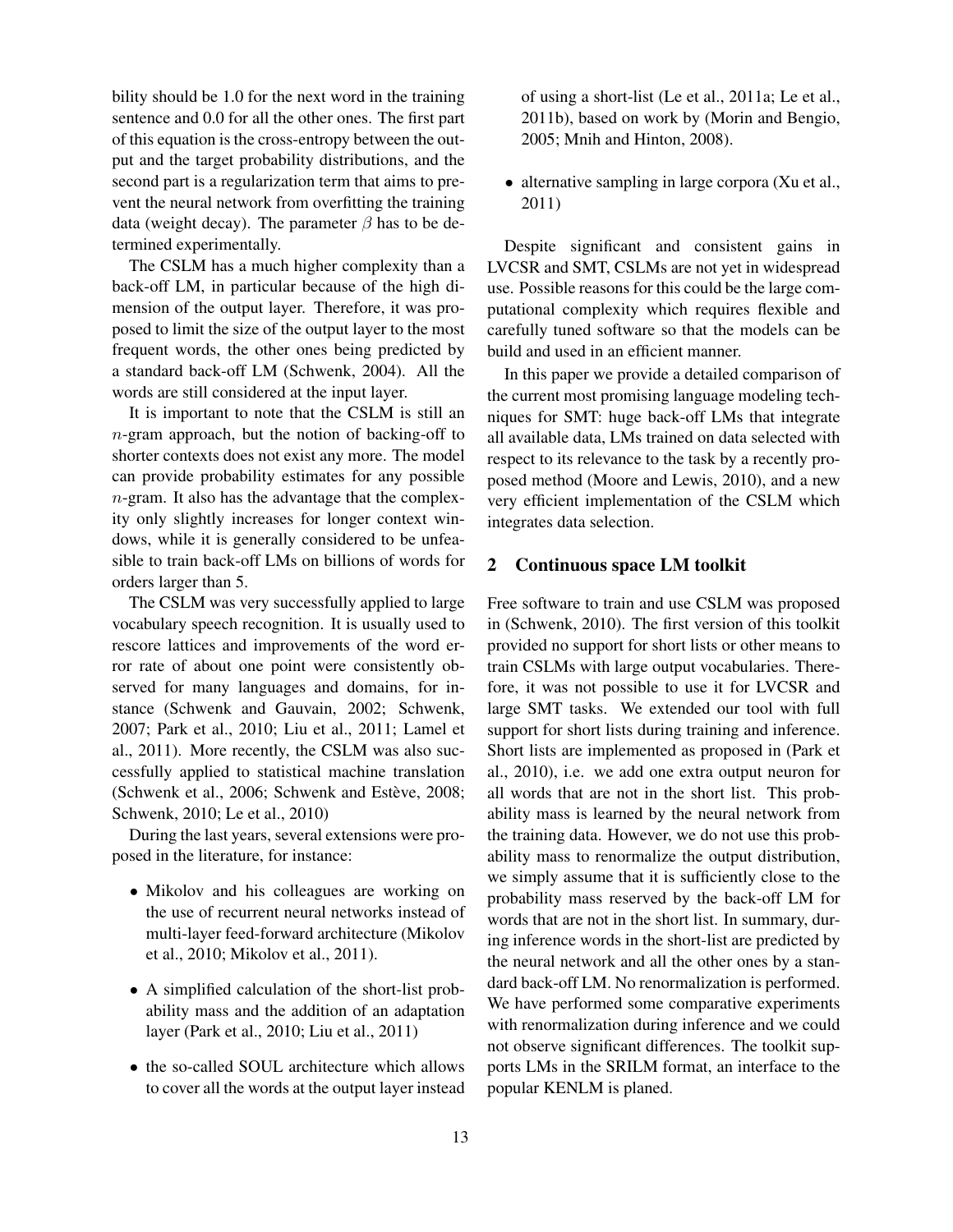## 2.1 Parallel processing

The computational power of general purpose processors like those build by Intel or AMD has constantly increased during the last decades and optimized libraries are available to take advantage of the multi-core capabilities of modern CPUs. Our CSLM toolkit fully supports parallel processing based on Intel's MKL library.<sup>1</sup> Figure 2 shows the time used to train a large neural network on 1M examples. We trained a 7-gram CSLM with a projection layer of size 320, two hidden layers of size 1024 and 512 respectively, and an output layer of dimension 16384 (short-list). We compared two hardware architectures:

- a top-end PC with one Intel Core i7 3930K processor (3.2 GHz, 6 cores).
- a typical server with two Intel Xeon X5675 processors  $(2 \times 3.06 \text{ GHz}, 6 \text{ cores each}).$

We did not expect a linear increase of the speed with the number of threads run in parallel, but nevertheless, there is a clear benefit of using multiple cores: processing is about 6 times faster when running on 12 cores instead of a single one. The Core i7 3930K processor is actually slightly faster than the Xeon X5675, but we are limited to 6 cores since it can not interact with a second processor.

## 2.2 Running on a GPU

In parallel to the development efforts for fast general purpose CPUs, dedicated hardware has been developed in order to satisfy the computational needs of realistic 3D graphics in high resolutions, so called graphical processing units (GPU). Recently, it was realized that this computational power can be in fact used for scientific computing, e.g. in chemistry, molecular physics, earth quake simulations, weather forecasts, etc. A key factor was the availability of libraries and toolkits to simplify the programming of GPU cards, for instance the CUDA toolkit of Nvidia.<sup>2</sup> The machine learning community has started to use GPU computing and several toolkits are available to train generic networks. We have also added support for Nvidia GPU cards to the



Figure 2: Time to train on 1M examples on various hardware architectures (the speed is shown in log scale).

CSLM toolkit. Timing experiments were performed with two types of GPU cards:

- a Nvidia GTX 580 GPU card with 3 GB of memory. It has 512 cores running at 1.54 GHz.
- a Nvidia Tesla M2090 card with 6 GB of memory. It has 512 cores running at 1.3 GHz.

As can be seen from figure 2, for these network sizes the GTX 580 is about 3 times faster than two Intel X5675 processors (12 cores). This speed-up is smaller than the ones observed in other studies to run machine learning tasks on a GPU, probably because of the large number of parameters which require many accesses to the GPU memory. For synthetic benchmarks, all the code and data often fits into the fast shared memory of the GPU card. We are continuing our work to improve the speed of our toolkit on GPU cards. The Tesla M2090 is a little bit slower than the GTX 580 due to the lower core frequency. However, it has a much better support for double precision floating point calculations which could be quite useful when training large neural networks.

# 3 Experimental Results

In this work, we present comparative results for various LMs when integrated into a large-scale SMT system to translate from Arabic into English. We use the popular Moses toolkit to build the SMT system (Koehn et al., 2007). As in our previous works, the CSLM is used to rescore 1000-best lists. The sentence probability calculated by the CSLM is added

<sup>1</sup> http://software.intel.com/en-us/articles/intel-mkl

<sup>&</sup>lt;sup>2</sup>http://developer.nvidia.com/cuda-downloads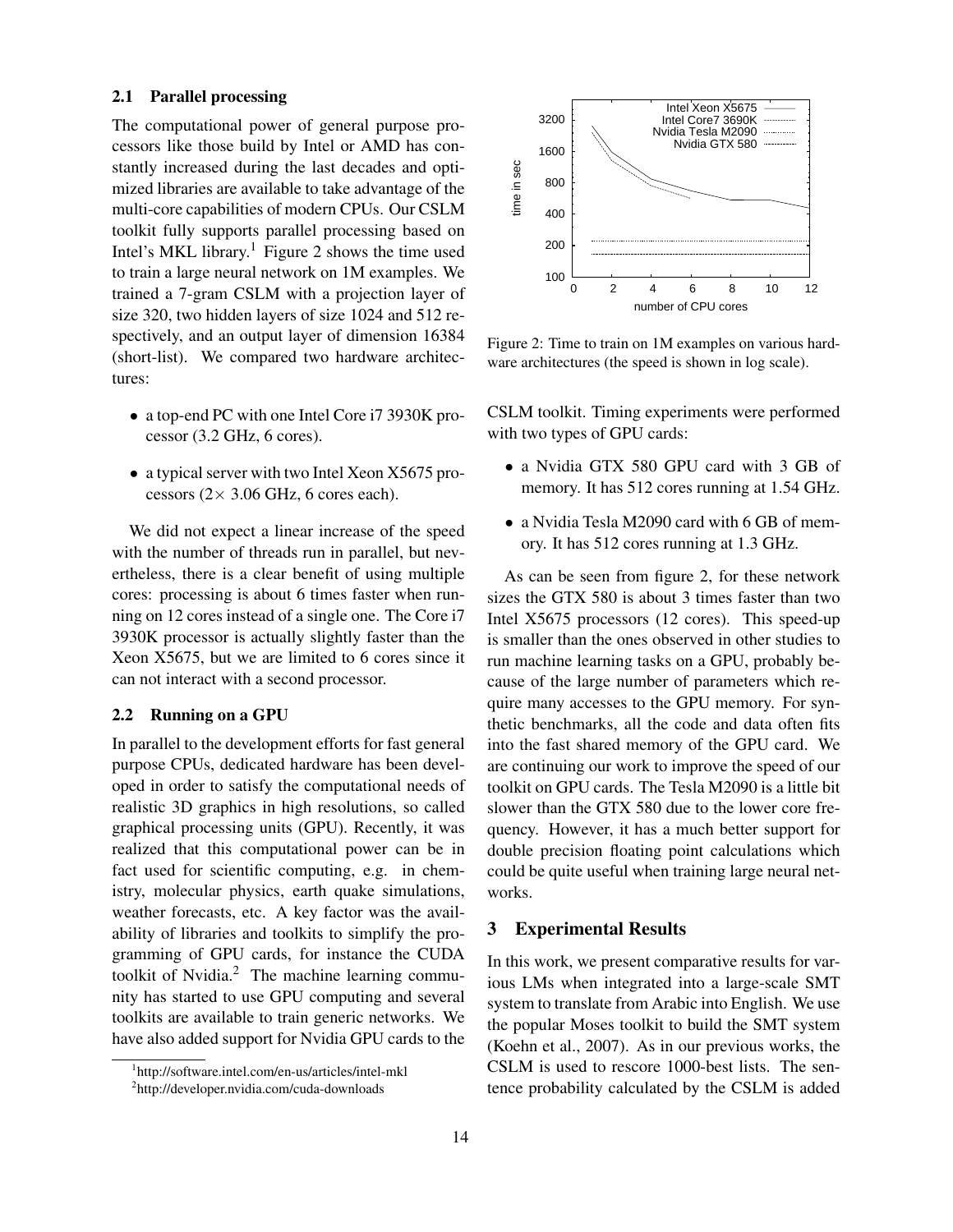|                                                                                                                                                                                                                                | AFP                                                                                                                                                                                           |       | <b>APW</b> |        | <b>NYT</b> |        | <b>XIN</b> |       | <b>LTW</b> | <b>WPB</b> | CNA   |        |       |     |               |
|--------------------------------------------------------------------------------------------------------------------------------------------------------------------------------------------------------------------------------|-----------------------------------------------------------------------------------------------------------------------------------------------------------------------------------------------|-------|------------|--------|------------|--------|------------|-------|------------|------------|-------|--------|-------|-----|---------------|
|                                                                                                                                                                                                                                | old                                                                                                                                                                                           | avrg  | recent     | old    | avrg       | recent | old        | avrg  | recent     | old        | avrg  | recent | all   | all | all           |
| Using all the data:                                                                                                                                                                                                            |                                                                                                                                                                                               |       |            |        |            |        |            |       |            |            |       |        |       |     |               |
| Words                                                                                                                                                                                                                          | $\parallel$ 151M $\mid$ 547M $\mid$ 371M $\mid$ 385M $\mid$ 547M $\mid$ 444M $\mid$ 786M $\mid$ 543M $\mid$ 364M $\mid$ 105M $\mid$ 147M $\mid$ 144M $\mid$ 313M $\mid$ 20M $\mid$ 39M $\mid$ |       |            |        |            |        |            |       |            |            |       |        |       |     |               |
| Perplex    167.7    141.0    138.6    192.7    170.3    163.4    234.1    203.5    197.1    162.9    126.4    121.8    170.3    269.3    266.5    170.3    269.3    266.5    170.3    270.7    170.3    270.7    270.7    270. |                                                                                                                                                                                               |       |            |        |            |        |            |       |            |            |       |        |       |     |               |
| After data selection:                                                                                                                                                                                                          |                                                                                                                                                                                               |       |            |        |            |        |            |       |            |            |       |        |       |     |               |
| Words                                                                                                                                                                                                                          | 36M                                                                                                                                                                                           | 77M   | 96M        | 62M    | 77M        | 89M    | 110M       | 54M   | 44M        | 23M        | 35M   | 38M    | 69M   | 6M  | 7M            |
|                                                                                                                                                                                                                                | 23%                                                                                                                                                                                           | 26%   | 26%        | $16\%$ | 14%        | 20%    | 14%        | 10%   | 12%        | 22%        | 24%   | 26%    | 22%   | 30% | $18\%$        |
| Perplex                                                                                                                                                                                                                        | 160.9                                                                                                                                                                                         | 135.0 | 131.6      | 185.3  | 153.2      | 151.1  | 201.2      | 173.6 | 169.5      | 159.6      | 123.4 | 117.7  | 153.1 |     | $263.9$ 253.2 |

Table 1: Perplexities on the development data (news wire genre) of the individual sub-corpora in the LDC Gigaword corpus, before and after data selection by the method of (Moore and Lewis, 2010).

as 15th feature function and the coefficients of all the feature functions are optimized by MERT. The CSLM toolkit includes scripts to perform this task.

## 3.1 Baseline systems

The Arabic/English SMT system was trained on parallel and monolingual data similar to those available in the well known NIST OpenMT evaluations. About 151M words of bitexts are available from LDC out of which we selected 41M words to build the translation model. The English side of all the bitexts was used to train the target language model.

In addition, we used the LDC Gigaword corpus version 5 (LDC2011T07). It contains about 4.9 billion words coming from various news sources (AFP and XIN news agencies, New York Times, etc) for the period 1994 until 2010. All corpus sizes are given after tokenization.

For development and tuning, we used the OpenMT 2009 data set which contains 1313 sentences. The corresponding data from 2008 was used as internal test set. We report separate results for the news wire part (586 sentence, 24k words) and the web part (727 sentences, 24k words) since we want to compare the performance of the various LMs for formal and more informal language. Four reference translations were available. Case and punctuation were preserved for scoring.

It is well known that it is better to build LMs on the individual sources and to interpolate them, instead of building one LM on all the concatenated data. The interpolation coefficients are tuned by optimizing the perplexity on the development corpus using an EM procedure. We split the huge Gigaword corpora AFP, APW, NYT and XIN into three parts according to the time period (old, average and recent). This gives in total 15 sub-corpora. The sizes and the perplexities are given in Table 1. The interpolated 4-gram LM of these 15 corpora has a perplexity of 87 on the news part.

If we add the English side of all the bitexts, the perplexity can be lowered to 71.1. All the observed  $n$ -grams were preserved, e.g. the cut-off for  $n$ -gram counts was set to 1 for all orders. This gives us an huge LM with 1.4 billion 4-grams, 548M 3-grams and 83M bigrams which requires more 26 GBytes to be stored on disk. This LM is loaded into memory by the Moses decoder. This takes more than 10 minutes and requires about 70 GB of memory.

Moses supports memory mapped LMs, like IRSTLM or KENLM, but this was not explored in this study. We call this LM "*big LM*". We believe that it could be considered as a very strong baseline for a back-off LM. We did not attempt to build higher order back-off LM given the size requirements. For comparison, we also build a small LM which was trained on the English part of the bitexts and the recent XIN corpus only. It has a perplexity of 78.9 and occupies 2 GB on disk (see table 2).

#### 3.2 Data selection

We have reimplemented the method of Moore and Lewis (2010) to select the most appropriate LM data based on the difference between the sentence-wise entropy of an in-domain and out-of domain LM.

In our experiments, we have observed exactly the same behavior than reported by the authors: the perplexity decreases when less, but more appropriate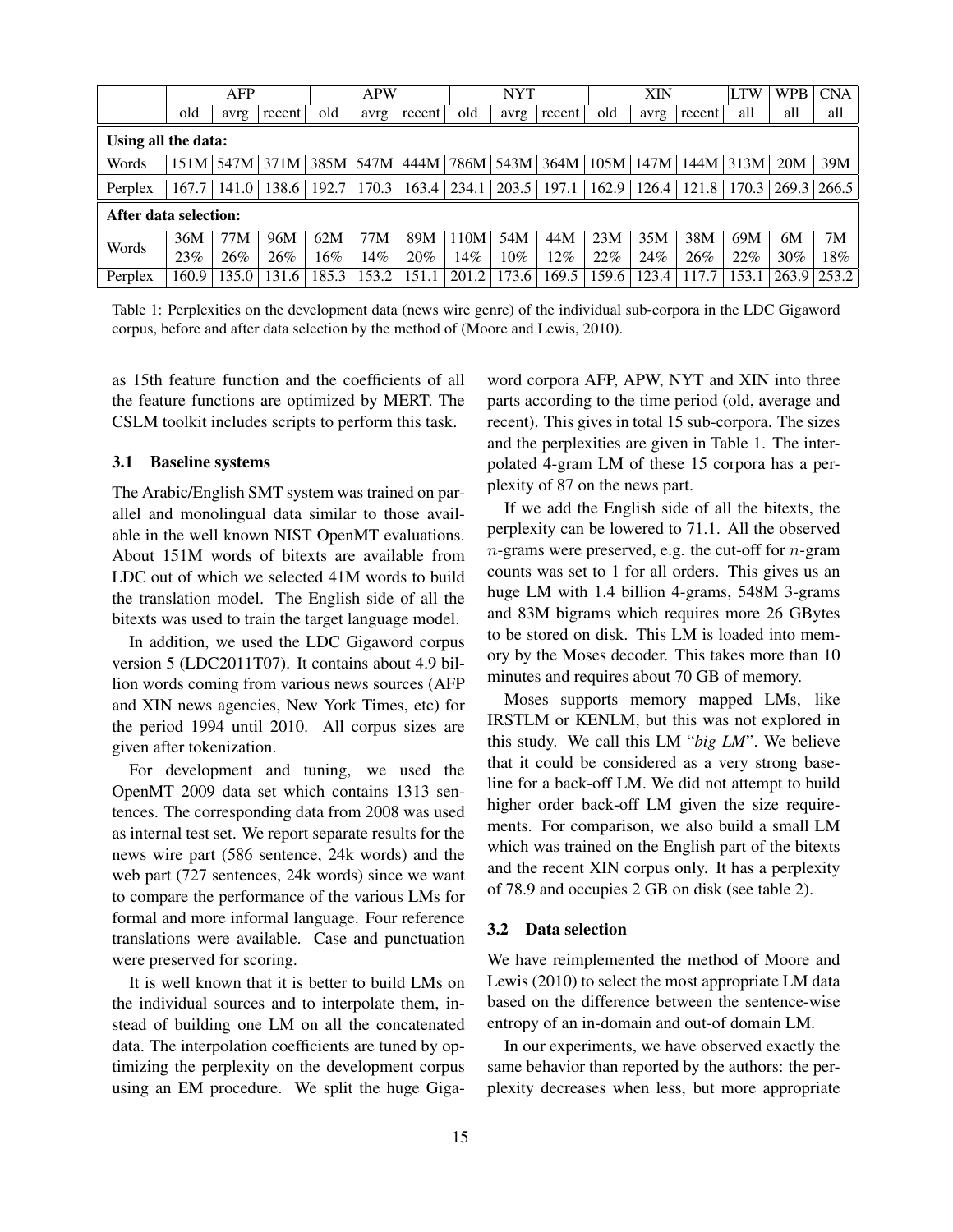

Figure 3: Decrease in perplexity when selecting data with the method proposed in (Moore and Lewis, 2010).

data is used, reaching a minimum using about 20% of the data only. The improvement in the perplexity can reach 20% relative. Figure3 shows the perplexity for some corpora in function of the size of the selected data. Detailed statistics for all corpora are given in Table 1 for the news genre.

Unfortunately, these improvements in perplexity almost vanish when we interpolate the individual language models: the perplexity is 86.6 instead of 87.0 when all the data from the Gigaword corpus is used. This LM achieves the same BLEU score on the development data, and there is a small improvement of 0.24 BLEU on the test set (Table 2). Nevertheless, the last LM has the advantage of being much smaller: 7.2 instead of 25 GBytes. We have also performed the data selection on the concatenated texts of 4.9 billion words. In this case, we do observe an decrease of the perplexity with respect to a model trained on all the concatenated data, but overall, the perplexity is higher than with an interpolated LM (as expected).

|         | Px   |          | <b>BLEU</b> |             |
|---------|------|----------|-------------|-------------|
| LM      | Dev  | Size     | Dev         | <b>Test</b> |
| Small   | 78.9 | $2.0$ GB | 56.89       | 49.66       |
| Big     | 71.1 | 26 GB    | 58.66       | 50.75       |
| Giga    | 87.0 | 25.0 GB  | 57.08       | 50.08       |
| GigaSel | 86.6 | 7.2 GB   | 57.03       | 50.32       |

Table 2: Comparison of several 4-gram back-off language models. See text for explanation of the models.

#### 3.3 Continuous space language models

The CSLM was trained on all the available data using the resampling algorithm described in (Schwenk, 2007). At each epoch we randomly resampled about 15M examples. We build only one CSLM resampling simultaneously in all the corpora. The short list was set to 16k – this covers about 92% of the *n*-gram requests. Since it is very easy to use large context windows with an CSLM, we trained right away 7-grams. We provide a comparison of different context lengths later in this section. The networks were trained for 20 epochs. This can be done in about 64 hours on a server with two Intel X5675 processors and in 20 hours on a GPU card.

This CSLM achieves a perplexity of 62.9, to be compared to 71.1 for the big back-off LM. This is a relative improvement of more than 11%, but actually we can do better. If we train the CSLM on the *small corpus* only, i.e. the English side of the bitexts and the recent part of the XIN corpus, we achieve a perplexity of 61.9 (see table 3). This clearly indicates that it is better to focus the CSLM on relevant data.

Random resampling is a possibility to train a neural network on very large corpora, but it does not guarantee that all the examples are used. Even if we resampled different examples at each epoch, we would process at most 300M different examples (20 epochs times 15M examples). There is no reason to believe that we randomly select examples which are appropriate to the task (note, however, that the resampling coefficients are different for the individual

| LM                         | Corpus | Sent.          | Perplex |  |  |  |  |  |
|----------------------------|--------|----------------|---------|--|--|--|--|--|
|                            | size   | select.        | on Dev  |  |  |  |  |  |
| <b>Back-off 4-gram LM:</b> |        |                |         |  |  |  |  |  |
| Small                      | 196M   | no             | 78.9    |  |  |  |  |  |
| Big                        | 5057M  | no             | 71.1    |  |  |  |  |  |
| <b>CSLM</b> 7-gram:        |        |                |         |  |  |  |  |  |
| big                        | 5057M  | n <sub>O</sub> | 62.9    |  |  |  |  |  |
| Small                      | 196M   | no             | 61.9    |  |  |  |  |  |
| Small                      | 92M    | yes            | 60.9    |  |  |  |  |  |
| 6x Giga                    | 425M   | yes.           | 57.9    |  |  |  |  |  |
| 10x Giga                   | 553M   | yes.           | 56.9    |  |  |  |  |  |

Table 3: Perplexity on the development data (news genre) for back-off and continuous space language models.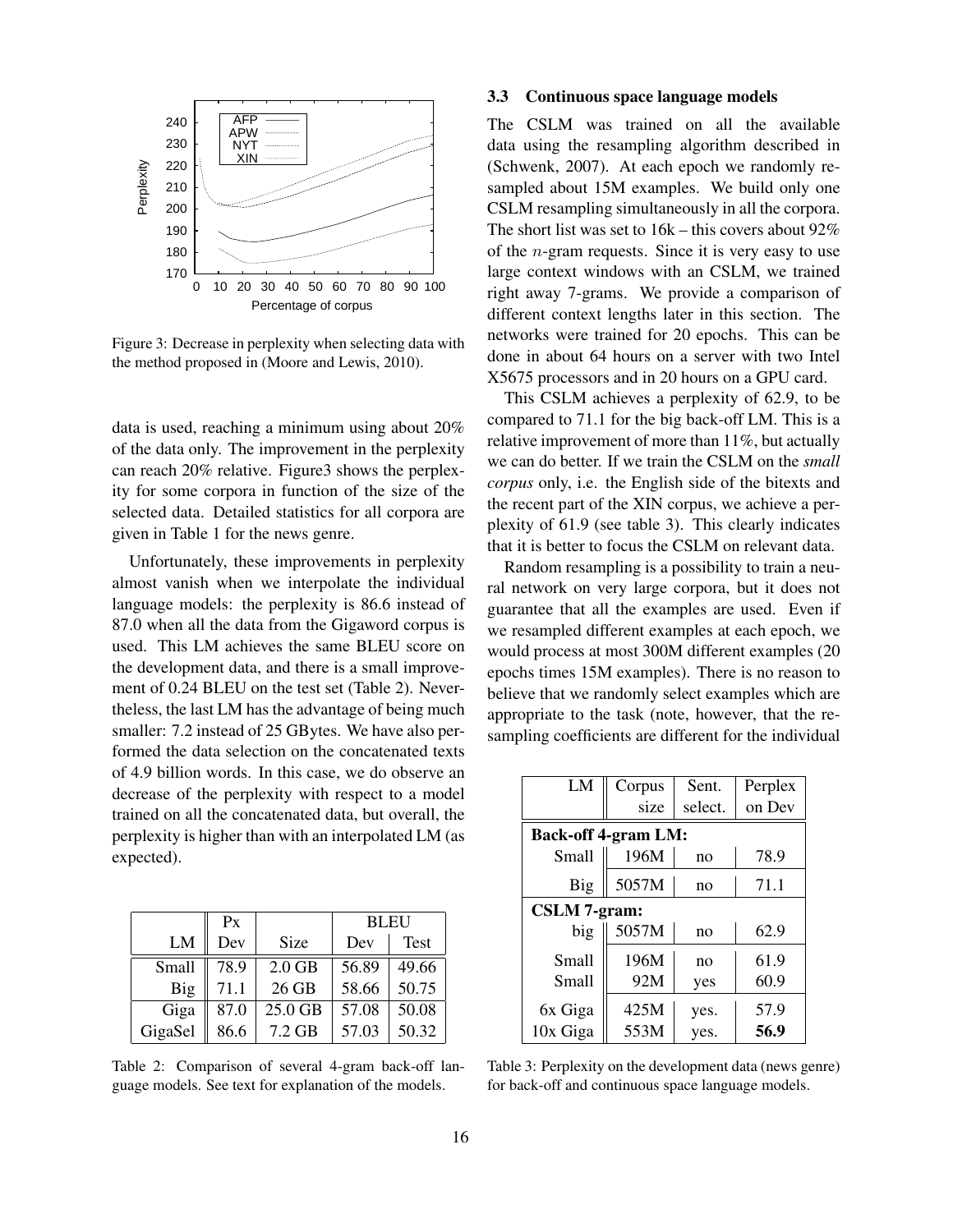|             | Small $LM$   Huge $LM$ |       | <b>CSLM</b> |
|-------------|------------------------|-------|-------------|
| Genre       | 4-gram back-off        |       | 7-gram      |
| <b>News</b> | 49.66                  | 50.75 | 52.28       |
| Web         |                        | 35.17 | 36.53       |

Table 4: BLEU scores on the test set for the translation from Arabic into English for various language models.

corpora similar to the coefficients of an interpolated back-off LM). Therefore, we propose to use the data selection method of Moore and Lewis (2010) to concentrate the training of the CSLM on the most informative examples. Instead of sampling randomly  $n$ -grams in all the corpora, we do this in the selected data by the method of (Moore and Lewis, 2010). By these means, it is more likely that we train the CSLM on relevant data. Note that this has no impact on the training speed since the amount of resampled data is not changed.

The results for this method are summarized in Table 3. In a first experiment, we used the selected part of the recent XIN corpus only. This reduces the perplexity to 60.9. In addition, if we use the six or ten most important Gigaword corpora, we achieve a perplexity of 57.9 and 56.9 respectively. This is 10% better than resampling blindly in all the data (62.9  $\rightarrow$  56.9). Overall, the 7-gram CSLM improves the perplexity by 20% relative with respect to the huge 4-gram back-off LM  $(71.1 \rightarrow 56.9)$ .

Finally, we used our best CSLM to rescore the n-best lists of the Arabic/English SMT system. The baseline BLEU score on the test set, news genre, is 49.66 with the small LM. This increases to 50.75 with the big LM. It was actually necessary to open the beam of the Moses decoder in order to observe such an improvement. The large beam had no effect when the small LM was used. This is a very strong baseline to improve upon. Nevertheless, this result is further improved by the CSLM to 52.28, i.e. a significant gain of 1.8 BLEU. We observe similar behavior for the WEB genre.

All our networks have two hidden layers since we have observed that this slightly improves performance with respect to the standard architecture with only one hidden layer. This is a first step towards so-called deep neural networks (Bengio, 2007), but we have not yet explored this systematically.

|                   | Order: $  4-gram  5-gram  6-gram  7-gram$ |       |       |       |
|-------------------|-------------------------------------------|-------|-------|-------|
| $Px$ Dev:         | 63.9                                      | 59.5  | 57.6  | 56.9  |
| <b>BLEU Dev:</b>  | 59.76                                     | 60.11 | 60.29 | 60.26 |
| <b>BLEU</b> Test: | 51.91                                     | 51.85 | 52.23 | 52.28 |

Table 5: Perplexity on the development data (news genre) and BLEU scores of the continuous space language models in function of the context size.

In an 1000-best list for 586 sentences, we have a total of 14M requests for 7-grams out of which more than 13.5M were processed by the CSLM, e.g. the short list hit rate is almost 95%. This resulted in only 2670 forward passes through the network. At each pass, we collected in average 5350 probabilities at the output layer. The processing takes only a couple of minutes on a server with two Xeon X5675 CPUs.

One can of course argue that it is not correct to compare 4-gram and 7-gram language models. However, building 5-gram or higher order back-off LMs on 5 billion words is computationally very expensive, in particular with respect to memory usage. For comparison, we also trained lower order CSLM models. It can be clearly seen from Table 5 that the CSLM can take advantage of longer contexts, but it already achieves a significant improvement in the BLEU score at the same LM order (BLEU on the test data:  $50.75 \rightarrow 51.91$ ).

The CSLM is very space efficient: a saved network occupies about 600M on disk in function of the network architecture, in particular in function of the size of the continuous projection. Loading takes only a couple of seconds. During training, 1 GByte of main memory is sufficient. The memory requirement during *n*-best rescoring essentially depends on the back-off LM that is eventually charged to deal with out-off short-list words. Figure 4 shows some example translations.

# 4 Conclusion

This paper presented a comparison of several popular techniques to build language models for statistical machine translation systems: huge back-off models trained on billions of words, data selection of most relevant examples and a highly efficient implementation of continuous space methods.

Huge LMs perform well, but their storage may require important computational resources – in our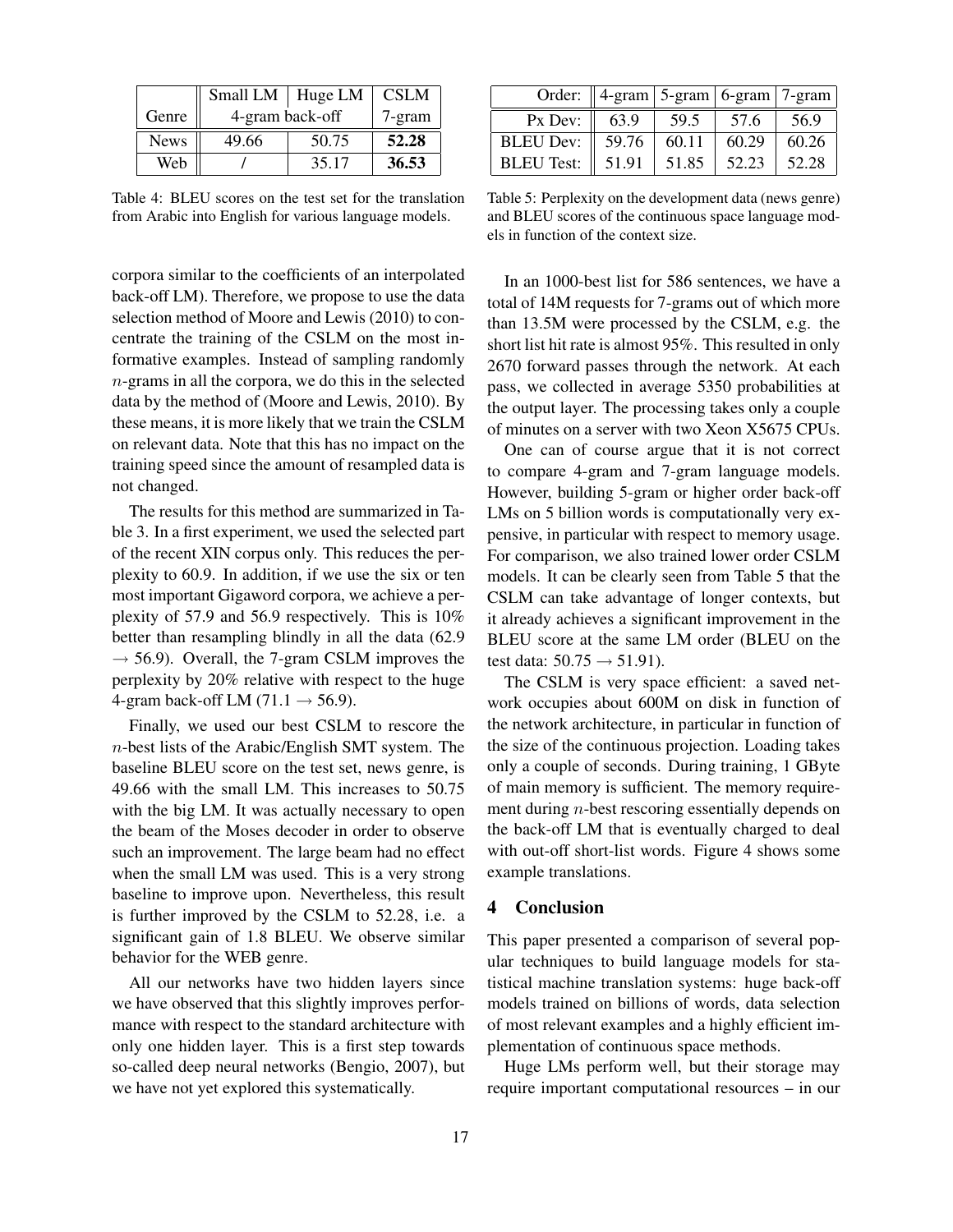كما تفقد الوزير المركز الفرعى المتكامل لمكافحة التلوث البحري بالزيت الذي يشتمل على أحدث معدات مواجهة التلوث البحري وتفقد المعمل الكيميائي بالميناء المتخصص فيي مراقبة الجودة للزيت الخام والمزود بأحدث الأحهزة التكنولوجية الحديثة.

**Back-off LM**:The minister inspected the sub-committee integrated combat marine pollution with oil, which includes the latest equipment lose face marine pollution and chemical plant in the port specializing in monitoring the quality of the crude oil supplier and with the most modern technological devices.

**CSLM**: The minister inspected the integrated sub-committee to combat marine pollution with oil, which includes the latest equipment deal with marine pollution and inspect the chemical plant in the port specializing in monitoring the quality of the crude oil supplier, with the most modern technological devices.

**Googl**e: The minister also inspected the sub-center for integrated control of marine pollution with oil, which includes the latest equipment on the face of marine pollution and chemical plant loses port specialist in quality control of crude oil and supplied

بيونغيانغ تعد باحترام التزاماتها لانهاء البرنامج النووي

**Back-off LM**:Pyongyang is to respect its commitments to end nuclear program.

**CSLM**: Pyongyang promised to respect its commitments to end the nuclear program.

**Google**: Pyongyang is to respect its obligations to end nuclear program.

قام مسلحو طالبان بعمليات الاختطاف في البلاد بشكل متكرر خلال العامين الماضيين .

**Back-off LM**: The Taliban militants in kidnappings in the country over the past two years.

**CSLM**: Taliban militants have carried out kidnappings in the country repeatedly during the past two years.

**Google**:The Taliban kidnappings in the country frequently over the past two years.

Figure 4: Example translations when using the huge back-off and the continuous space LM. For comparison we also provide the output of Google Translate.

case, 26 GB on disk and 70 GB of main memory for a model trained on 5 billions words. The data selection method proposed in (Moore and Lewis, 2010) is very effective at the corpus level, but the observed gains almost vanish after interpolation. However, the storage requirement can be divided by four.

The main contributions of this paper are several improvements of the continuous space language model. We have shown that data selection is very useful to improve the resampling of training data in large corpora. Our best model achieves a perplexity reduction of 20% relative with respect to the best back-off LM we were able to build. This gives an improvement of up to 1.8 BLEU points in a very competitive Arabic/English statistical machine translation system.

We have also presented a very efficient implementation of the CSLM. The tool can take advantage of modern multi-core or multi-processor computers. We also support graphical extension cards like the Nvidia 3D graphic cards. By these means, we are able to train a CSLM on 500M words in about 20 hours. This tool is freely available.<sup>3</sup> By these means we hope to make large-scale continuous space language modeling available to a larger community.

<sup>&</sup>lt;sup>3</sup>http://www-lium.univ-lemans.fr/~cslm